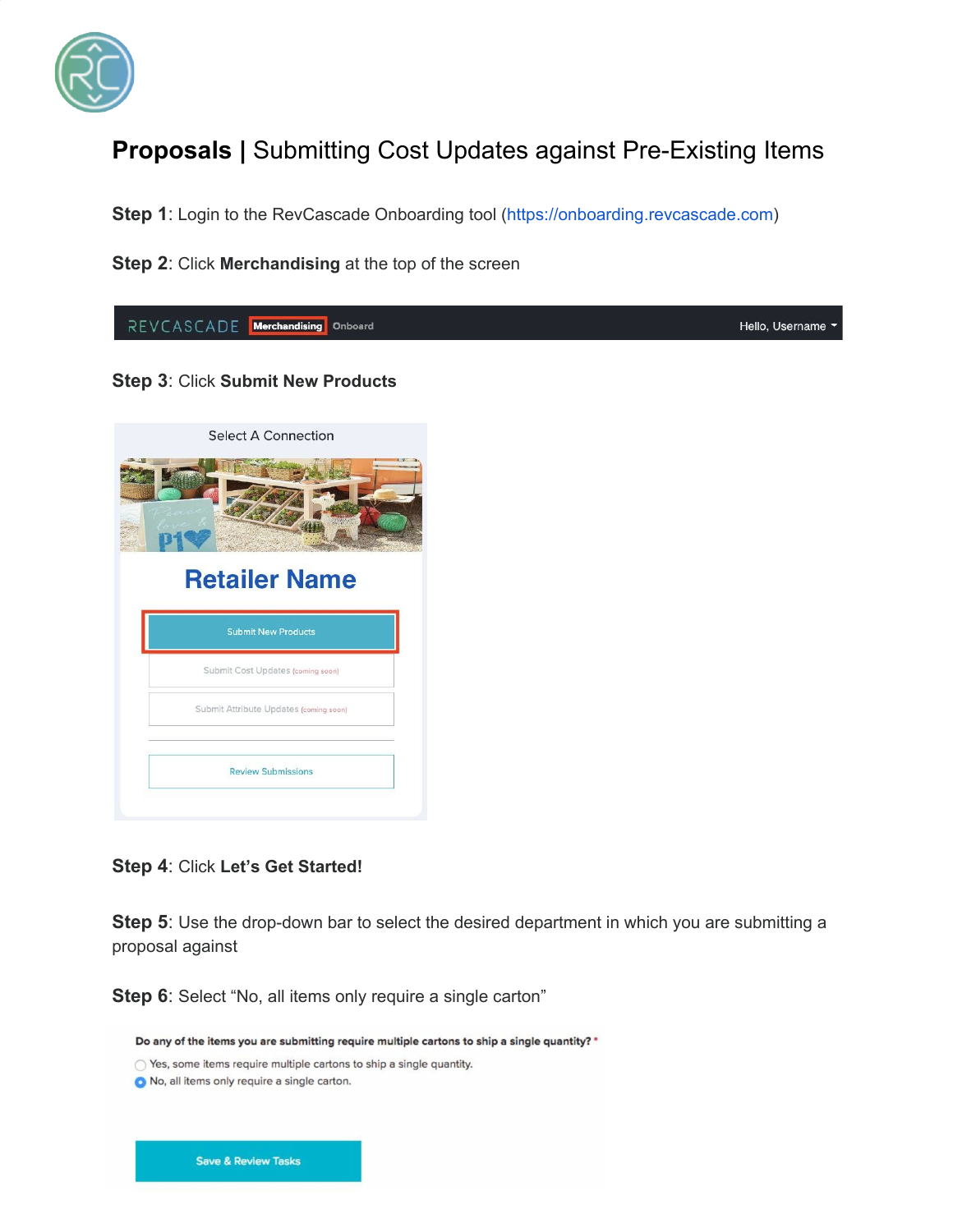

**Step 7**: The below *Workflow Steps* will need to be completed in order to submit your proposal to the Retailer successfully

a. First Step, click **GO** to upload products



**Step 8**: Download the Retailer Template (if not already on-hand)



**Step 9:** If you do not want to re-apply all the product attributes for a pre-existing product you are submitting Cost Updates for, only the following columns are **required** upon import :

- a. SKU
- b. NAME
- c. WHOLESALE COST

**\*\*NOTE:** If you keep all column attributes on the file and *don't* populate, all pre-existing data will be overwritten/removed

**Step 10**: Select the file you have created for Cost Updates - Click **Schedule Import**

| Drag file here to upload (or click to select) |  |
|-----------------------------------------------|--|
|                                               |  |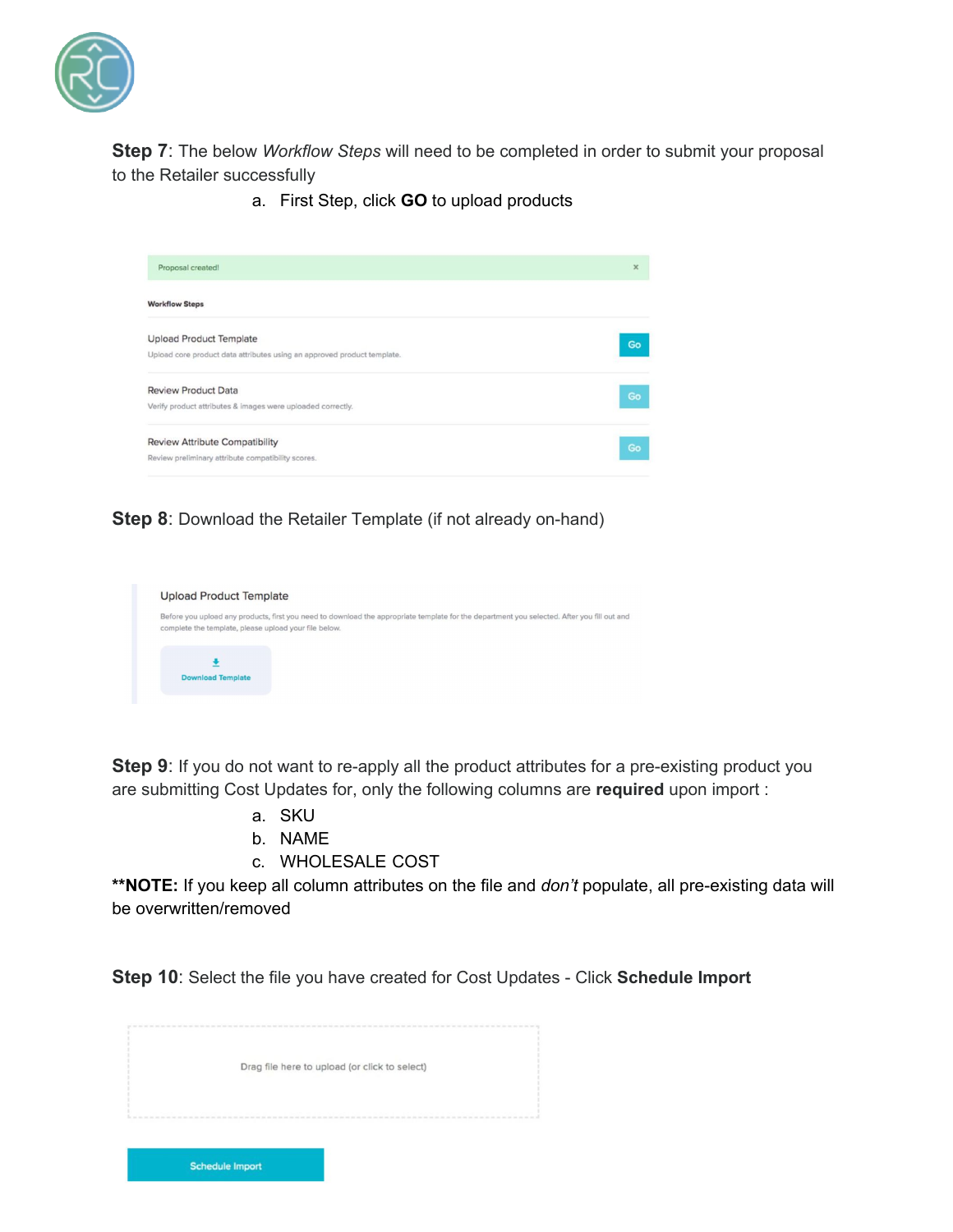

**Step 11**: Your file will then be added to the Queue for import. You can click **Refresh** after a few moments to view your files' import progress

- a. Once the file has completed import, your Progress should reflect **100%**
- b. Click **Build Proposal**

| <b>Import Data</b> |                          |  |
|--------------------|--------------------------|--|
| Queue ID           | 12506                    |  |
| Filename           | MerchDemo2Main-pass.xlsx |  |
| <b>Status</b>      | Processing               |  |
|                    | Progress<br>0%           |  |
|                    |                          |  |

**Step 12**: Click **Complete Import** on the following screen. This screen is to confirm the amount of products on the proposal

| <b>Building Proposal</b>                                                                                                                                                                                                         |
|----------------------------------------------------------------------------------------------------------------------------------------------------------------------------------------------------------------------------------|
| Our system needs to build your proposal, gather and upload your images, and check all attributes for compatibility. This process runs in the<br>background because it can take a few minutes (although it's usually much faster) |
| Queue Status: Success #12507<br>Proposal Items: 3                                                                                                                                                                                |
| $\checkmark$                                                                                                                                                                                                                     |
| Your proposal is ready! Click the button below to continue.                                                                                                                                                                      |
| <b>Complete Import</b>                                                                                                                                                                                                           |

**Step 13**: You will now proceed to complete the *Workflow Steps*

a. Next Step, click **GO** to Review Product Data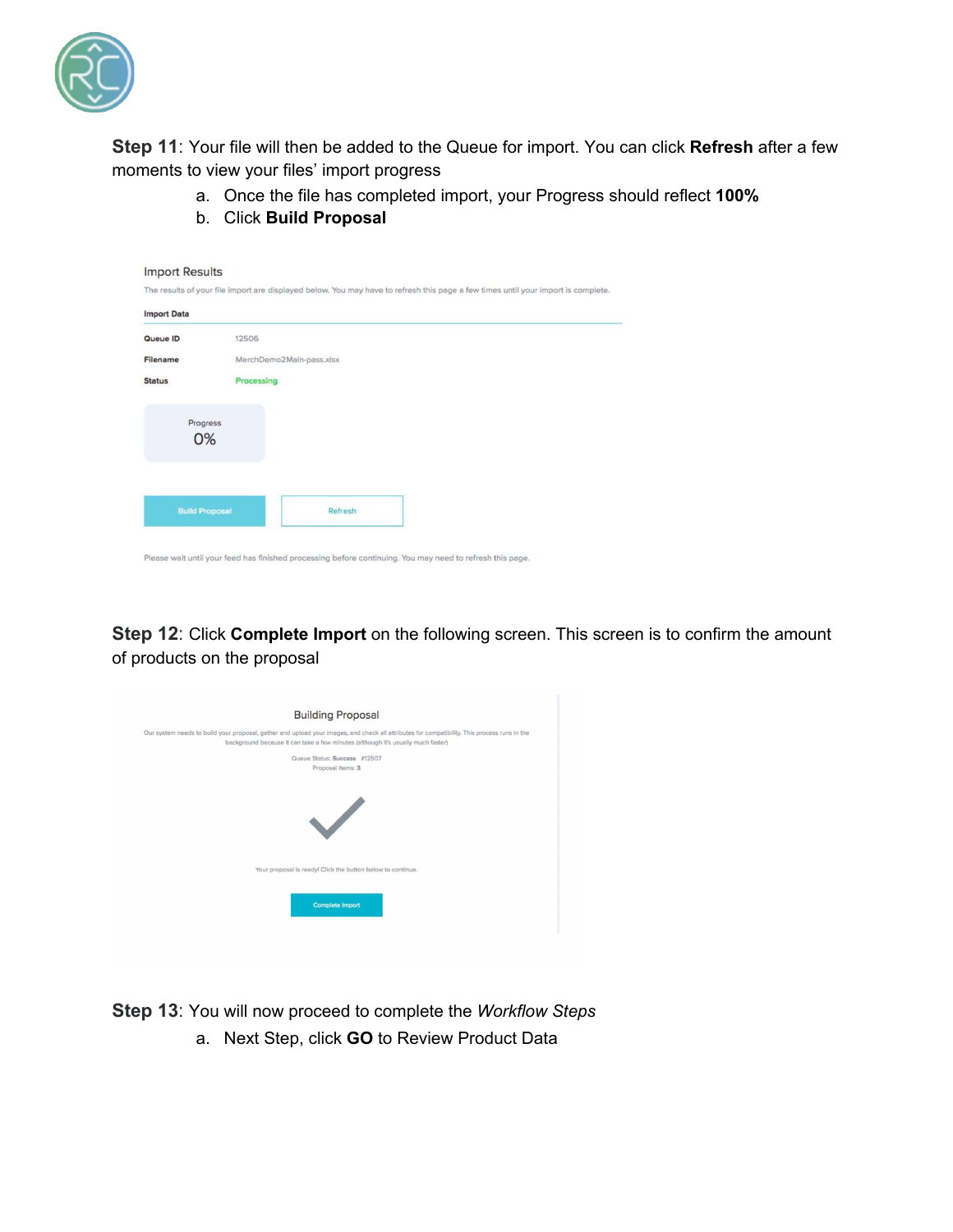

**Step 14**: Here is where you can review **all** imported products

a. You can also click on the **bolded SKU Name** to view all individual product attribute information from your file (all attributes for existing SKU's will auto-populate by the system if you did not provide on the file)

| Actions *   | Pricing<br>Shipping<br><b>SKUs</b><br>Images                                                    |         | Cost (Low to High) |              |
|-------------|-------------------------------------------------------------------------------------------------|---------|--------------------|--------------|
|             | Search for items by name or SKU                                                                 |         |                    | <b>Reset</b> |
| $\Box$      | Item                                                                                            | Cost    | Price              | Margin       |
| 2000 x 2000 | M150040<br>Pure Garden Solar LED Rope Light - 23 Feet - 50 White LED Lights<br>Inventory: 0     | \$8.87  | \$29.99            | 68.94%       |
| 2000 x 2000 | M150037<br>Pure Garden Stainless Steel Solar Powered LED Path Lights - Set of 4<br>Inventory: 0 | \$11.17 | \$35.99            | 67.41%       |
| 2000 x 2000 | M150039<br>Pure Garden Copper Solar Powered LED Path Lights - Set of 4<br>Inventory: 0          | \$14.76 | \$47.99            | 67.71%       |

**Step 15**: After you have reviewed products, Click **Complete Review** to complete task

**Step 16**: You will now proceed to complete *Workflow Steps*

a. Next Step, click **GO** to Review Attribute Compatibility

| Task completed!                                                               | $\times$        |
|-------------------------------------------------------------------------------|-----------------|
| <b>Workflow Steps</b>                                                         |                 |
| <b>Upload Product Template</b>                                                | Done            |
| Upload core product data attributes using an approved product template.       | Dec 11          |
| <b>Review Product Data</b>                                                    | Done            |
| Verify product attributes & images were uploaded correctly.                   | Dec 11 - Review |
| <b>Review Attribute Compatibility</b>                                         | Go              |
| Review preliminary attribute compatibility scores.                            |                 |
| You must complete all of the above tasks before you can submit this proposal. |                 |
| <b>Submit to Pier 1 Sandbox</b>                                               |                 |
|                                                                               |                 |

**Step 17:** If all products imported pass the RevCascade Compatibility Test, you will see the below confirmation

a. Click **Complete Compatibility** to proceed